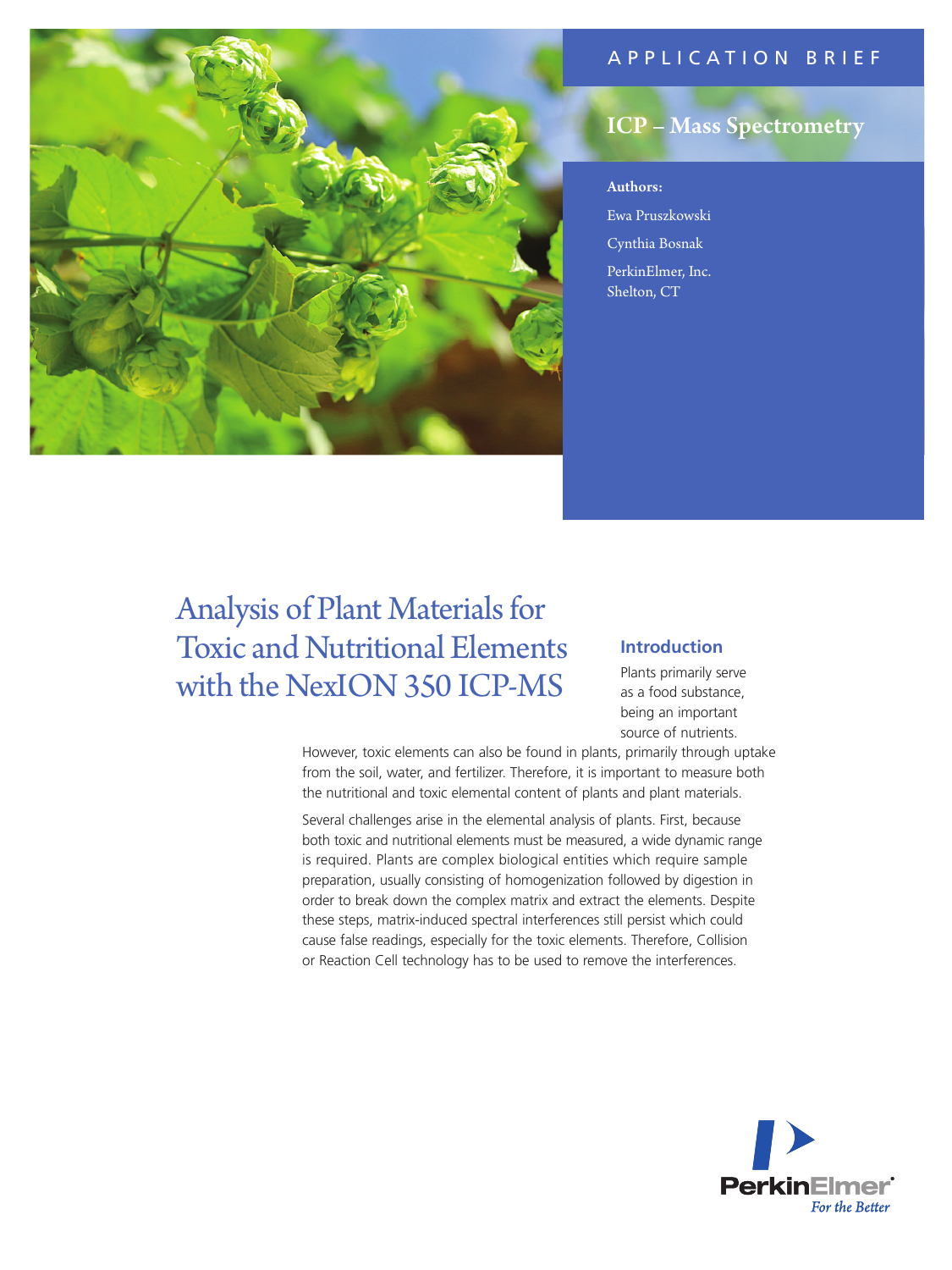One plant species which is gaining considerable interest in the U.S. is cannabis (i.e. marijuana) since its use has been legalized in several states, both for recreational and medicinal purposes through inhalation and consumption in food products. With its increased use, interest in the toxic and mineral element content has also risen.

An additional challenge of cannabis analysis in the U.S. is legally attaining samples, since it is illegal in some states. However, hops are a generally accepted surrogate for cannabis due to its similar chemical and physical properties.

This work discusses the analysis of hops (as a surrogate for cannabis) for both toxic and nutritional elements with ICP-MS.

# **Experimental**

# **Sample Preparation**

Hops were purchased from a commercial store and chopped into small pieces, both to homogenize the sample and expose more surface area for increased digestion efficiency. The Titan MPS™ microwave sample preparation system with the standard 75 mL PTFE vessels was used for digestion, following the program in Table 1. Each vessel contained 0.25 g of plant material, 5.0 mL of concentrated nitric acid, 5.0 mL water, and 3.0 mL of 30% hydrogen peroxide. After digestion, the samples were diluted to 50 mL with deionized water, along with the addition of gold (Au) to stabilize mercury (200 µg/L Au in the final solution).

#### *Table 1.* Titan MPS Microwave Digestion Program

| <b>Step</b> | <b>Target Temp</b><br>$\sqrt{2}$ | Pressure,<br>Max (bar) | <b>Ramp Time   Hold Time</b><br>(min) | (min) | <b>Power</b> |
|-------------|----------------------------------|------------------------|---------------------------------------|-------|--------------|
|             | 150                              | 30                     |                                       |       | 60           |
|             | 200                              | 30                     |                                       | 20    | 90           |
|             |                                  | 30                     |                                       |       |              |

#### **Instrumental Conditions**

All analyses were performed on a PerkinElmer NexION® 350 ICP-MS with the standard sample introduction components and conditions. The elements and analysis mode used are shown in Table 2. The internal standards were added on-line via a mixing tee. The final concentration introduced to the instrument were 10 mg/L Sc, 5 mg/L Ge, and 0.1 mg/L Rh, In, Tb in 10% methanol and 1% nitric acid. Using both Standard and Collision modes, the analysis time was 100 seconds per sample.

# **Results and Discussion**

Table 3 shows the average results for two digestions of hops. To test the accuracy, pre-digestion spikes were added for those elements present at less than 50 mg/kg. The spike levels were 20 mg/L for all elements, except Hg, which was spiked at 2 mg/L. All spike recoveries were within 15% of the added amounts, further validating the methodology.

#### *Table 2.* Elements and Analysis Mode

| 2. Extritento una i mai yolo i riotte |                 |             |  |
|---------------------------------------|-----------------|-------------|--|
| <b>Element</b>                        | <b>Mass</b>     | <b>Mode</b> |  |
| Beryllium (Be)                        | 9               | Standard    |  |
| Boron (B)                             | 11              | Standard    |  |
| Sodium (Na)                           | 23              | Collision   |  |
| Magnesium (Mg)                        | 24              | Collision   |  |
| Aluminum (Al)                         | 27              | Collision   |  |
| Phosphorus (P)                        | 31              | Collision   |  |
| Sulfur (S)                            | 34              | Collision   |  |
| Potassium (K)                         | 39              | Collision   |  |
| Calcium (Ca)                          | 44              | Collision   |  |
| Vanadium (V)                          | 51              | Collision   |  |
| Chromium (Cr)                         | $\overline{52}$ | Collision   |  |
| Manganese (Mn)                        | 55              | Collision   |  |
| Iron (Fe)                             | 56              | Collision   |  |
| Cobalt (Co)                           | 59              | Collision   |  |
| Nickel (Ni)                           | 60              | Collision   |  |
| Copper (Cu)                           | 63              | Collision   |  |
| Zinc (Zn)                             | 66              | Collision   |  |
| Arsenic (As)                          | 75              | Collision   |  |
| Selenium (Se)                         | 78              | Collision   |  |
| Strontium (Sr)                        | 88              | Collision   |  |
| Molybdenum (Mo)                       | 95              | Collision   |  |
| Cadmium (Cd)                          | 111             | Collision   |  |
| Tin (Sn)                              | 118             | Standard    |  |
| Antimony (Sb)                         | 121             | Standard    |  |
| Barium (Ba)                           | 137             | Standard    |  |
| Mercury (Hg)                          | 202             | Standard    |  |
| Thallium (Tl)                         | 205             | Standard    |  |
| Lead (Pb)                             | 208             | Standard    |  |
| Thorium (Th)                          | 232             | Standard    |  |
| Uranium (U)                           | 238             | Standard    |  |

#### *Table 3.* Results for Analysis of Hops

| <b>Element</b>          | Experimental (mg/kg) | % Recovery |
|-------------------------|----------------------|------------|
| Be                      | 0.00                 | 86         |
| B                       | 27.7                 | 106        |
| Na                      | 13.2                 | 113        |
| Mg                      | 3617                 |            |
| $\mathsf{A}$            | 10.8                 | 108        |
| P                       | 6580                 | ---        |
| $\overline{\mathsf{S}}$ | 2001                 |            |
| K                       | 34358<br>---         |            |
| Ca                      | 10936                |            |
| V                       | 0.04                 | 101        |
| Cr                      | 0.23                 | 96         |
| Mn                      | 17.3                 | 113        |
| Fe                      | 58.6                 |            |
| Co                      | 1.33                 | 105        |
| Ni                      | 2.27                 | 107        |
| Cu                      | 6.27                 | 90         |
| Zn                      | 31.8                 | 122        |
| As                      | 0.03                 | 100        |
| Se                      | 0.20                 | 102        |
| Sr                      | 17.9                 | 99         |
| Mo                      | 0.93                 | 102        |
| Cd                      | 0.02                 | 97         |
| Sn                      | 0.28                 | 96         |
| Sb                      | 0.01                 | 96         |
| Ba                      | 18.1                 | 94         |
| Hg                      | 0.04                 | 97         |
| T                       | 0.00                 | 88         |
| Pb                      | 0.65                 | 87         |
| Th                      | 0.00                 | 95         |
| U                       | 0.00                 | 95         |